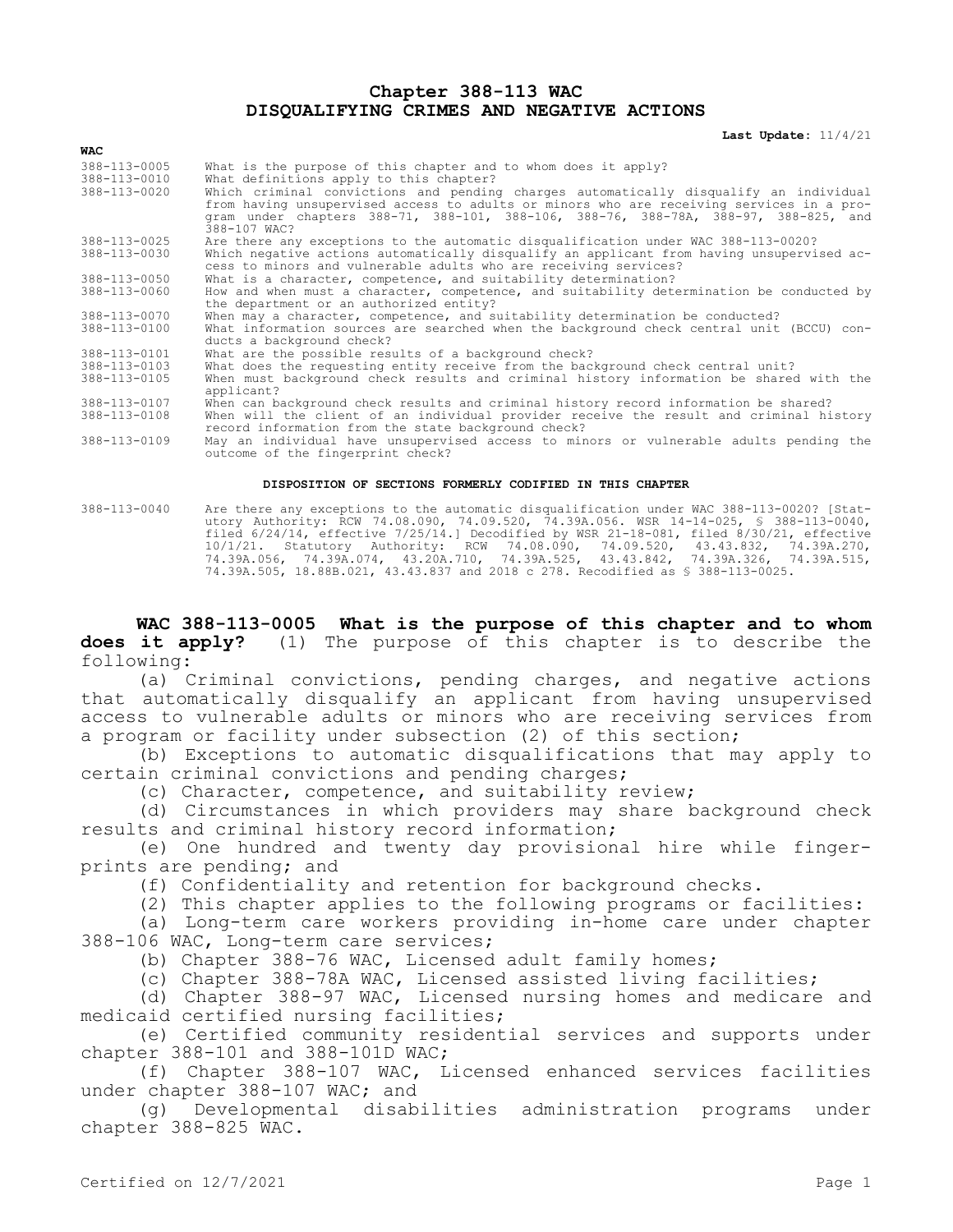[Statutory Authority: RCW 74.08.090, 74.09.520, 43.43.832, 74.39A.270, 74.39A.056, 74.39A.074, 43.20A.710, 74.39A.525, 43.43.842, 74.39A.326, 74.39A.515, 74.39A.505, 18.88B.021, 43.43.837 and 2018 c 278. WSR 21-18-081, § 388-113-0005, filed 8/30/21, effective 10/1/21. Statutory Authority: RCW 74.08.090, 74.09.520, 74.39A.056. WSR 14-14-025, § 388-113-0005, filed 6/24/14, effective 7/25/14.]

**WAC 388-113-0010 What definitions apply to this chapter? "Applicant"** means an employee, volunteer, student, intern, licensee, service provider, contractor, or other individual who is the subject of the background check and who will work in a position that may have unsupervised access, as defined in RCW 43.43.830 to minors or vulnerable adults.

**"Authorized entity"** means a service provider, licensee, contractor, or other public or private agency that:

(1) Is required to conduct background checks under the rules listed in WAC 388-113-0005; and

(2) Is authorized to conduct the background checks through the background check central unit.

**"Background check"** means a name and date of birth check or a fingerprint-based background check, or both.

**"Background check central unit (BCCU)"** means a division within the department that processes background checks for department authorized service providers and department programs who serve vulnerable individuals across Washington state.

**"Background check result"** means a notification letter produced by the BCCU that describes the outcome of the background check, as described in WAC 388-113-0101, but does not, by itself, include criminal history record information (CHRI).

**"Criminal history record information"** means the information found in the Records of Arrests and Prosecutions (RAP) sheet about a person's arrests and convictions.

**"Department"** means the Washington state department of social and health services and its designees.

**"Drug"** means a:

(1) Controlled substance as defined in RCW 69.50.101;

(2) Legend drug, as defined in RCW 69.41.010;

(3) Precursor drug under Chapter 69.43 RCW; or

(4) Imitation controlled substance, as defined in RCW 69.52.020.

**"Final finding"** is described in WAC 388-71-0105.

**"Founded"** is defined in WAC 110-30-0020.

**"Fingerprint-based background check"** means a search of in-state criminal history records through the Washington state patrol and national criminal history records through the Federal Bureau of Investigation (FBI).

**"Individual provider (IP)"** as defined in RCW 74.39A.240.

**"Minor"** means any person under the age of eighteen who is receiving services from a program or facility under chapter 388-71 WAC, Home and community services and programs, chapter 388-76 WAC, Adult family home minimum licensing requirements, chapter 388-78A WAC, Assisted living facility licensing rules, chapter 388-97 WAC, Nursing homes, chapter 388-101 WAC, Certified community residential services and supports, chapter 388-107 WAC, Licensing requirements for enhanced service facilities, or chapter 388-825 WAC, Developmental disabilities administration service rules.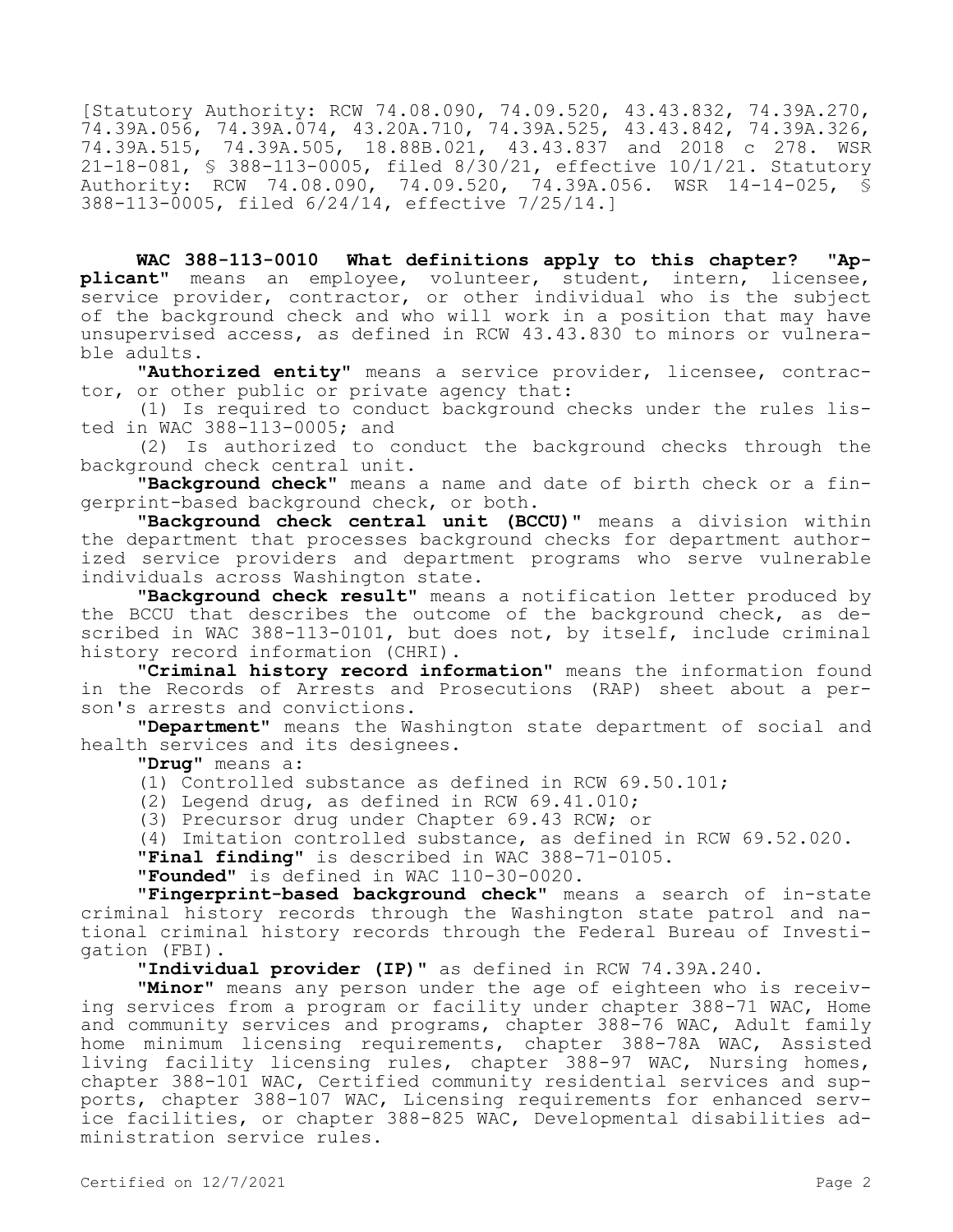**"Name and date of birth check"** is a search conducted by the background check central unit (BCCU) of Washington state criminal history and negative action records using the applicant's name and date of birth.

**"Negative Action"** means actions as described in WAC 388-113-0030.

**"Pending charge"** means a criminal charge for a crime has been filed in a court of law for which the department has not received documentation showing the disposition of the charge.

**"Record of Arrest and Prosecution (RAP sheet)"** means a record kept by law-enforcement authorities of a person's arrests and convictions.

**"Requesting entity"** means the person or entity that requested the background check from the background check central unit (BCCU).

**"Unsupervised access"** is described in RCW 43.43.830(13).

**"Vulnerable adult"** is defined in RCW 74.34.020(17).

[Statutory Authority: RCW 74.08.090, 74.09.520, 43.43.832, 74.39A.270, 74.39A.056, 74.39A.074, 43.20A.710, 74.39A.525, 43.43.842, 74.39A.326, 74.39A.515, 74.39A.505, 18.88B.021, 43.43.837 and 2018 c 278. WSR 21-18-081, § 388-113-0010, filed 8/30/21, effective 10/1/21. Statutory Authority: RCW 74.08.090, 74.09.520, 74.39A.056. WSR 14-14-025, § 388-113-0010, filed 6/24/14, effective 7/25/14.]

**WAC 388-113-0020 Which criminal convictions and pending charges automatically disqualify an individual from having unsupervised access to adults or minors who are receiving services in a program under chapters 388-71, 388-101, 388-106, 388-76, 388-78A, 388-97, 388-825, and 388-107 WAC?** (1) Individuals who must satisfy background checks requirements under chapters 388-71, 388-101, 388-106, 388-76, 388-78A, 388-97, 388-825, and 388-107 WAC must not work in a position that may involve unsupervised access to minors or vulnerable adults if the individual has been convicted of or has a pending charge for any of the following crimes:

- (a) Abandonment of a child;
- (b) Abandonment of a dependent person;
- (c) Abuse or neglect of a child;
- (d) Arson 1;
- (e) Assault 1;
- (f) Assault 2 (less than five years);
- (g) Assault 3 (less than five years);
- (h) Assault 4/simple assault (less than three years);
- (i) Assault 4 domestic violence felony;
- (j) Assault of a child;
- (k) Burglary 1;
- (l) Child buying or selling;
- (m) Child molestation;
- (n) Coercion (less than five years);

(o) Commercial sexual abuse of a minor/patronizing a juvenile prostitute;

- (p) Communication with a minor for immoral purposes;
- (q) Controlled substance homicide;
- (r) Criminal mistreatment;
- (s) Custodial assault;
- (t) Custodial interference;
- (u) Custodial sexual misconduct;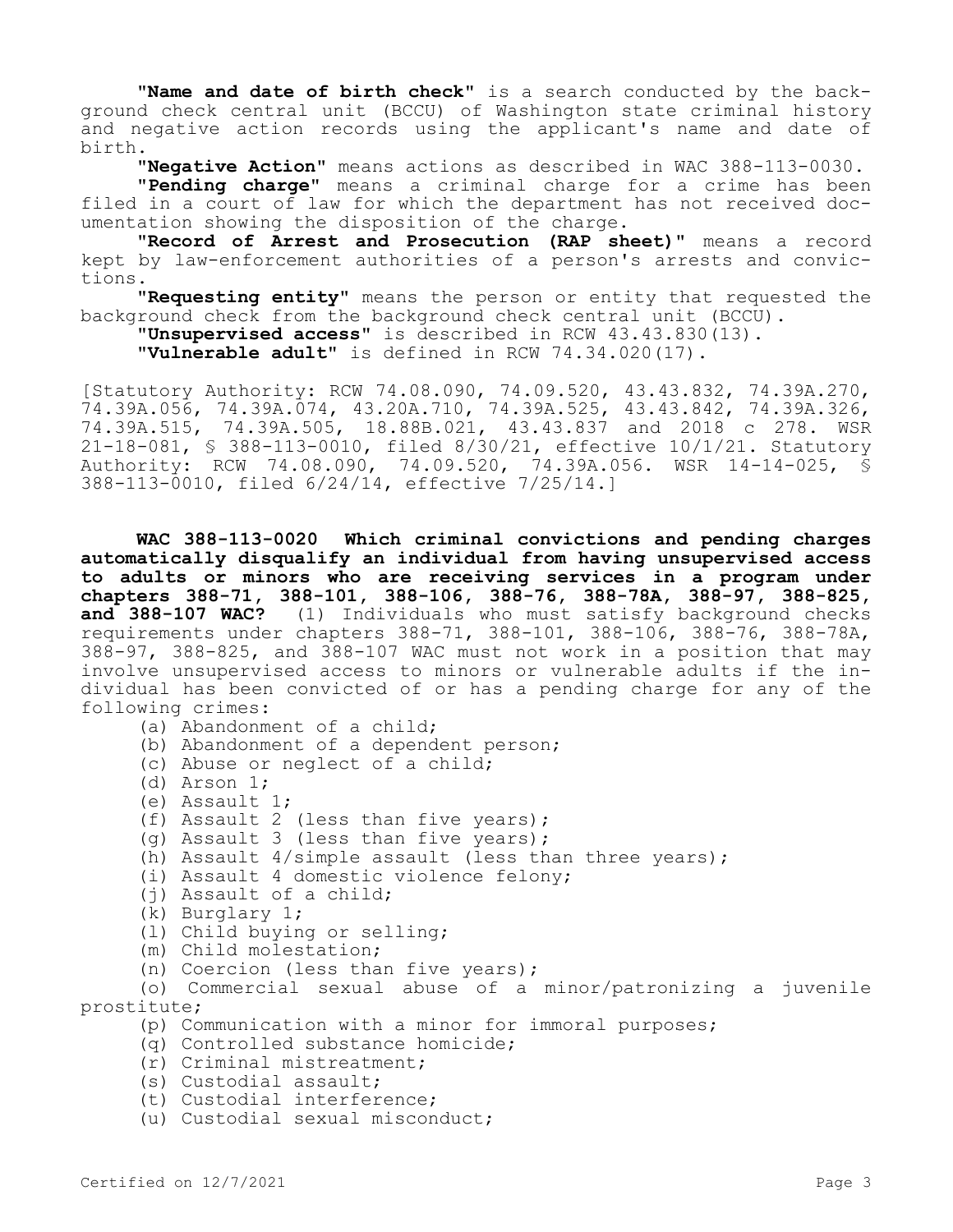(v) Dealing in depictions of minor engaged in sexually explicit conduct; (w) Drive-by shooting; (x) Drug crimes involving one or more of the following: (i) Manufacturing or possession with the intent to manufacture a drug; (ii) Delivery or possession with the intent to deliver a drug other than marijuana; (iii) Delivery of marijuana (less than three years). (y) Endangerment with a controlled substance; (z) Extortion 1; (aa) Extortion 2 (less than five years); (bb) Forgery (less than five years); (cc) Homicide by abuse, watercraft, vehicular homicide (negligent homicide); (dd) Identity theft (less than five years); (ee) Incendiary devices (possess, manufacture, dispose); (ff) Incest; (gg) Indecent exposure/public indecency (felony); (hh) Indecent liberties; (ii) Kidnapping; (jj) Luring; (kk) Malicious explosion 1; (ll) Malicious explosion 2; (mm) Malicious harassment; (nn) Malicious placement of an explosive 1; (oo) Malicious placement of an explosive 2 (less than five years); (pp) Malicious placement of imitation device 1 (less than five years); (qq) Manslaughter; (rr) Murder/aggravated murder; (ss) Possess depictions minor engaged in sexual conduct; (tt) Promoting pornography; (uu) Promoting prostitution 1; (vv) Promoting suicide attempt (less than five years); (ww) Prostitution (less than three years); (xx) Rape; (yy) Rape of child; (zz) Residential burglary; (aaa) Robbery 1; (bbb) Robbery 2 (less than five years); (ccc) Selling or distributing erotic material to a minor; (ddd) Sending or bringing into the state depictions of a minor engaged in sexually explicit conduct; (eee) Sexual exploitation of minors; (fff) Sexual misconduct with a minor; (ggg) Sexually violating human remains; (hhh) Stalking (less than five years); (iii) Theft 1 (less than ten years); (jjj) Theft from a vulnerable adult 1; (kkk) Theft 2 (less than five years); (lll) Theft from a vulnerable adult 2 (less than ten years); (mmm) Theft 3 (less than three years); (nnn) Unlawful imprisonment; (ooo) Unlawful use of building for drug purposes (less than five years);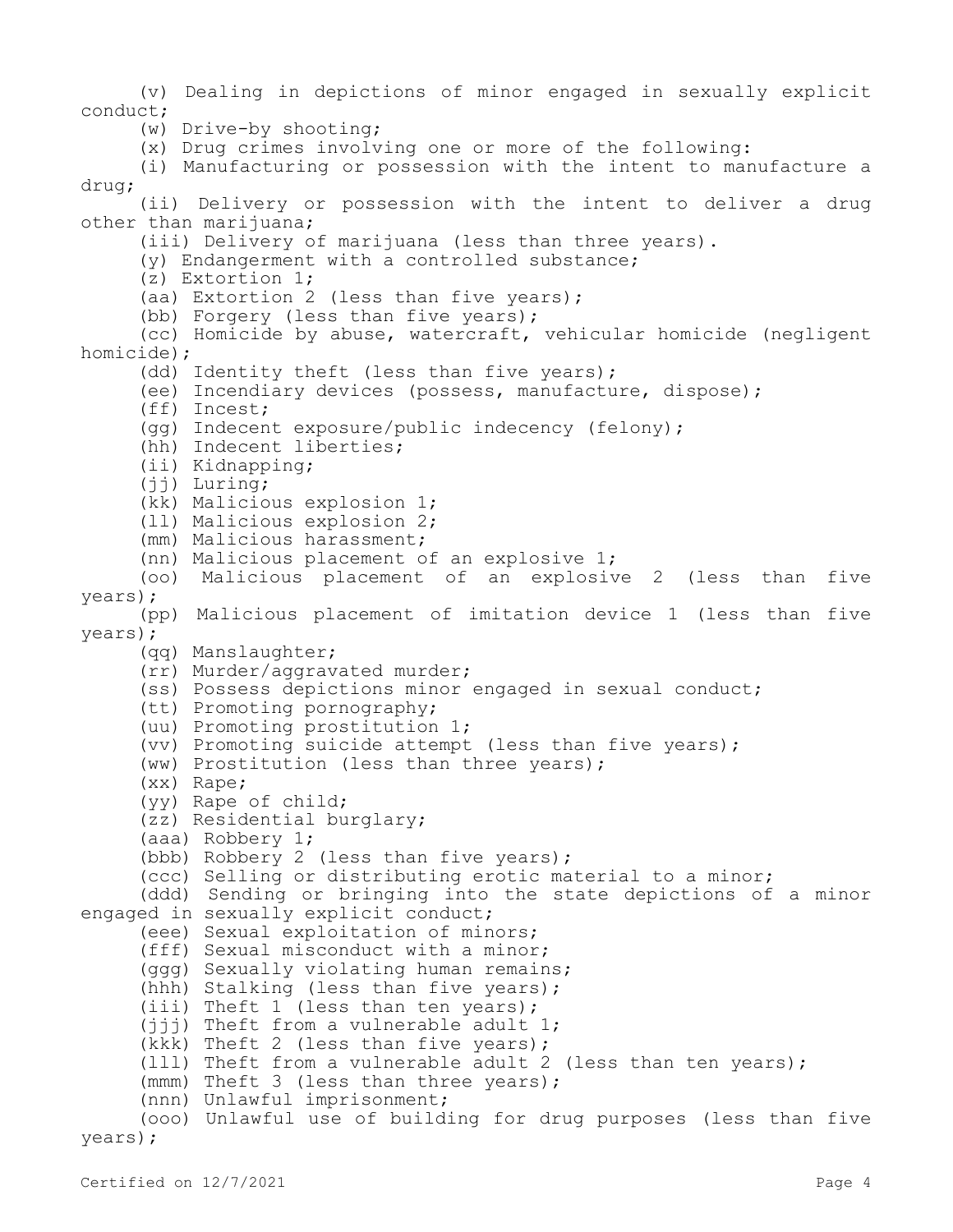(ppp) Use of machine gun in a felony;

(qqq) Vehicular assault;

(rrr) Violation of temporary restraining order or preliminary injunction involving sexual or physical abuse to a child;

(sss) Violation of a temporary or permanent vulnerable adult protection order (VAPO) that was based upon abandonment, abuse, financial exploitation, or neglect; and

(ttt) Voyeurism.

(2) If  $\overline{I}$  (less than ten years)," "(less than five years)," or "(less than three years)" appears after a crime listed in subsection (1) of this section, the individual is not automatically disqualified if the required number of years has passed since the date of the conviction. This will result in a letter from the background check central unit indicating a character, competence, and suitability review is required before allowing unsupervised access to children or vulnerable adults. This provision applies to convictions that the department has determined under subsection (3) of this section as equivalent to a crime listed in subsection (1) of this section once the period of time listed in subsection (1) of this section has passed.

(3) When the department determines that a conviction or pending charge in federal court or in any other court, including state court is equivalent to a Washington state crime that is disqualifying under this section, the equivalent conviction or pending charge is also disqualifying.

(4) In instances where a court has issued a certificate of restoration of opportunity of one of the crimes listed above, according to the procedure in RCW 9.97.020, the conviction is not automatically disqualifying but is subject to a character, competence, and suitability review.

[Statutory Authority: RCW 74.08.090, 43.43.842, and 74.39A.056. WSR 21-23-014, § 388-113-0020, filed 11/4/21, effective 12/5/21; WSR 18-08-066, § 388-113-0020, filed 4/2/18, effective 5/3/18. Statutory Authority: RCW 74.08.090, 74.09.520, 74.39A.056. WSR 14-14-025, § 388-113-0020, filed 6/24/14, effective 7/25/14.]

**WAC 388-113-0025 Are there any exceptions to the automatic disqualification under WAC 388-113-0020?** (1) Under the conditions described in this section, an individual is not automatically disqualified from having unsupervised access to minors and vulnerable adults if he or she:

(a) Has worked continuously for the same employer for whom he or she was working on July 24, 2014; and

(b) Does not have a conviction or pending charge that was automatically disqualifying under rules that were in effect on July 24, 2014; and

(c) Works for a program or facility that operates under chapters 388-71 WAC, Individual providers and home care agencies; 388-76 WAC, Adult family home; 388-78A WAC Assisted living facility; or 388-97 WAC, Nursing homes and was convicted of, or has a pending charge for:

(i) Residential burglary;

(ii) Unlawful use of building for drug purposes (five or more years);

(iii) Vehicular assault; or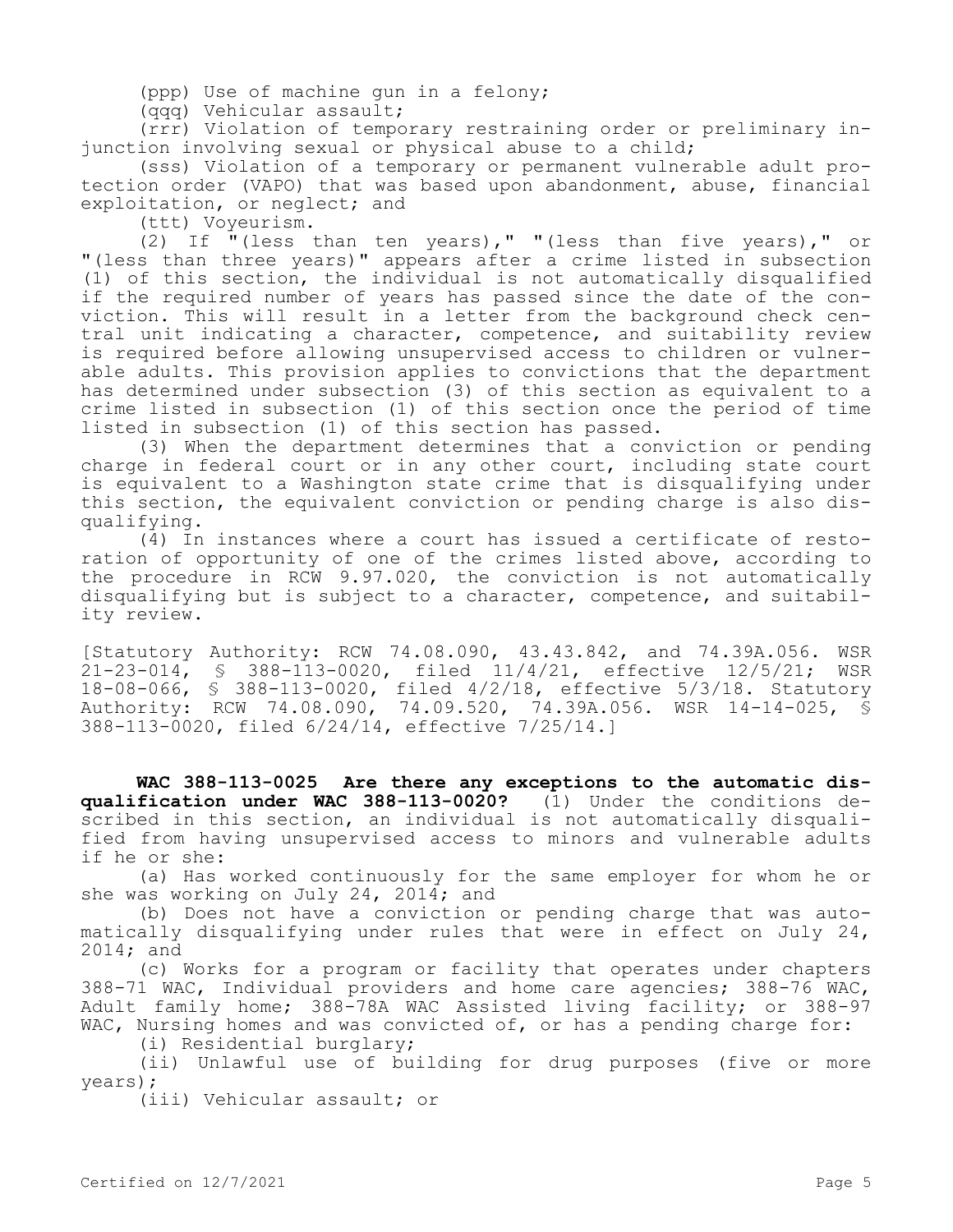(d) Works for a program or facility that operates under chapter 388-825 WAC (developmental disabilities administration programs) or supported living and was convicted of, or has a pending charge for: (i) Assault 3;

(ii) Manufacture of a controlled substance;

(iii) Delivery of a controlled substance; or

(iv) Possession of a controlled substance with the intent to manufacture or deliver.

(2) In addition to the requirements under subsection (1), in order for an individual to be eligible for an exception under this section, the following conditions must also be satisfied:

(a) The conviction date for the crimes listed in  $(1)$  (c) and  $(d)$ must be before July 25, 2014;

(b) The individual has to continue to work for the same employer; and

(c) The employer or hiring entity must:

(i) Review the individual's character, competence and suitability to have unsupervised access to minors or to vulnerable adults, and;

(ii) Have documentation on file demonstrating the results of the character, competence and suitability review; and

(iii) Have documentation on file demonstrating that the individual meets all of the conditions in subsection (2) of this section, including a copy of a background check result letter dated prior to July 25, 2014, indicating the individual was not disqualified from having unsupervised access to minors or vulnerable adults.

[Statutory Authority: RCW 74.08.090, 74.09.520, 43.43.832, 74.39A.270, 74.39A.056, 74.39A.074, 43.20A.710, 74.39A.525, 43.43.842, 74.39A.326, 74.39A.515, 74.39A.505, 18.88B.021, 43.43.837 and 2018 c 278. WSR 21-18-081, recodified as § 388-113-0025, filed 8/30/21, effective 10/1/21. Statutory Authority: RCW 74.08.090, 74.09.520, 74.39A.056. WSR 14-14-025, § 388-113-0040, filed 6/24/14, effective 7/25/14.]

**WAC 388-113-0030 Which negative actions automatically disqualify an applicant from having unsupervised access to minors and vulnerable adults who are receiving services?** Applicants who must satisfy background checks requirements under a program or facility listed in WAC 388-113-0005 may not work in a position that may involve unsupervised access to minors or vulnerable adults if he or she has one or more of the following automatically disqualifying negative actions:

(1) A court of law has issued a final order finding or concluding the applicant abused, neglected, financially exploited, or abandoned a minor or vulnerable adult;

(2) The department has made a final finding of abuse, neglect, financial exploitation, or abandonment of a vulnerable adult against the applicant or the applicant is listed on any state's' registry as having a final finding of abuse, neglect, financial exploitation, or abandonment of a vulnerable adult, and if the finding was made by adult protective services, it was after October 2003;

(3) A founded finding of abuse, neglect, sexual exploitation, or abandonment of a minor against the applicant, or the applicant was found by a court in a dependency proceeding, a title 26 RCW domestic relations proceeding, or other court proceeding to have sexually abused or exploited any minor, or to have physically abused any minor and the finding was made by child protective services after October 1,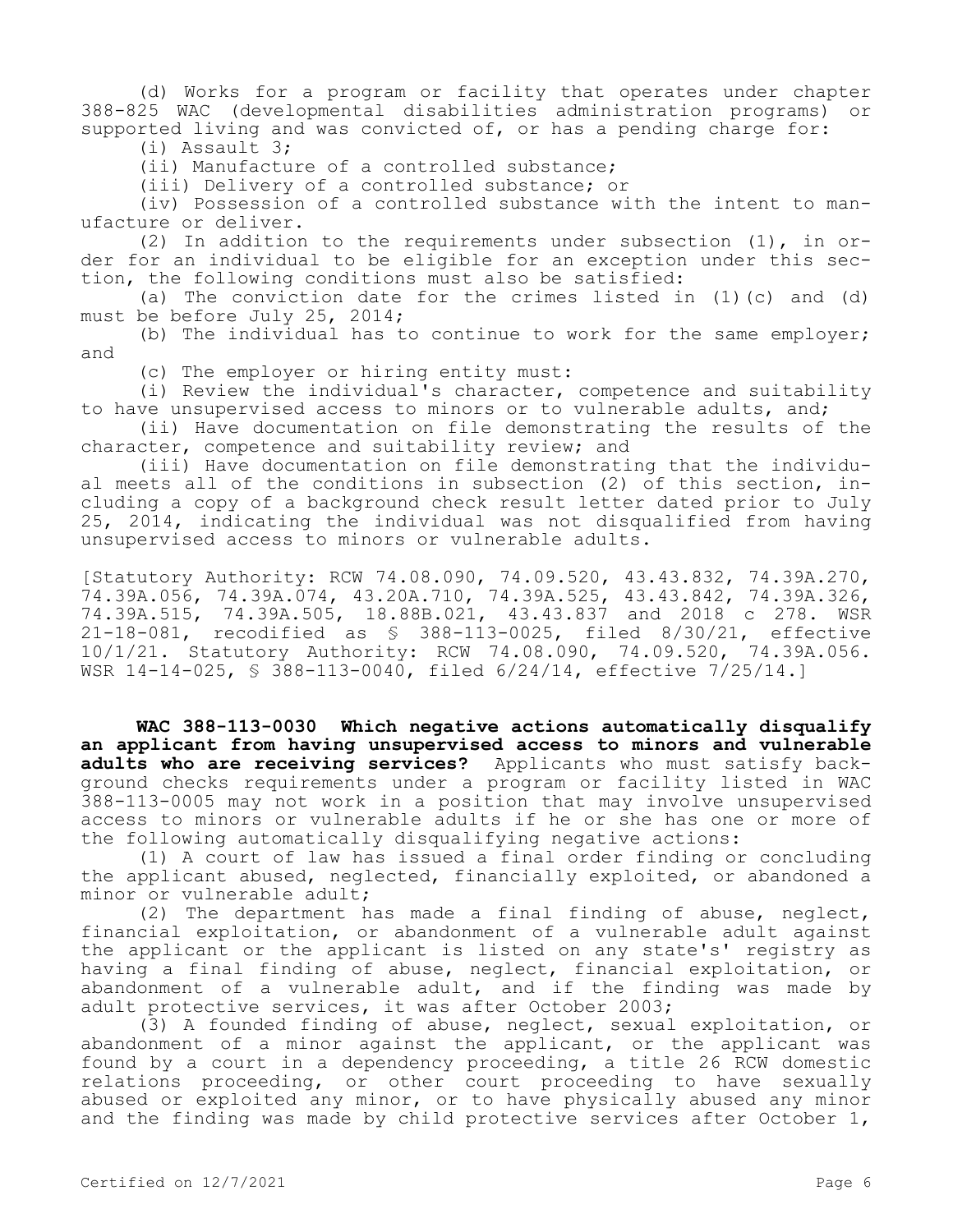1998. Such a finding is not disqualifying if it is accompanied by a Certificate of Parental Improvement (CPI);

(4) The applicant is a registered sex offender, or is required by law to register as a sex offender; or

(5) The department of health or another disciplining authority has issued a final order finding or concluding the applicant abused, neglected, financially exploited, or abandoned a minor or vulnerable adult.

[Statutory Authority: RCW 74.08.090, 74.09.520, 43.43.832, 74.39A.270, 74.39A.056, 74.39A.074, 43.20A.710, 74.39A.525, 43.43.842, 74.39A.326, 74.39A.515, 74.39A.505, 18.88B.021, 43.43.837 and 2018 c 278. WSR 21-18-081, § 388-113-0030, filed 8/30/21, effective 10/1/21. Statutory Authority: RCW 74.08.090, 74.09.520, 74.39A.056. WSR 14-14-025, § 388-113-0030, filed 6/24/14, effective 7/25/14.]

**WAC 388-113-0050 What is a character, competence, and suitability determination?** (1) A character, competence, and suitability determination is a review process that the department, or an authorized entity uses to decide whether an applicant has the character, competence, and suitability to have unsupervised access to minors or vulnerable adults.

(2) The department or authorized entity may also conduct a character, competence, and suitability determination for the purpose of deciding whether or not an applicant has the character, competence, and suitability to work with a particular department client when the applicant is or intends to be an individual provider.

(3) The department or an authorized entity may consider any information that may be relevant to an applicant's character, competence, and suitability, to maintain and promote the health and safety of the client including but not limited to:

(a) The ability of the applicant to appropriately meet the care needs of persons who would be under his or her care;

(b) A history of behaviors that may put persons who would be under the applicant's care at risk; or

(c) The vulnerability of persons who would be under the applicant's care.

(4) Additional factors that may be considered in a character, competence, and suitability determination include, but are not limited to, whether the applicant has had any of the following:

(a) Findings made or actions taken, including settlements or stipulations, by the department, the department of health, or other federal or state agencies;

(b) Sanctions imposed or corrective or remedial actions taken by federal, state, county, or municipal officials;

(c) A license, certification, or contract that is denied, suspended, revoked, or terminated, including a license or certification relinquished in lieu of discipline;

(d) Injunctions against operating a facility for the care of minors or vulnerable adults;

(e) Issuance of a final restraining order or order of protection, either active or expired;

(f) Convictions, or pending charges, for crimes not automatically disqualifying under WAC 388-113-0020, including:

(i) The amount of time that has passed since any of the applicant's convictions, pending charges;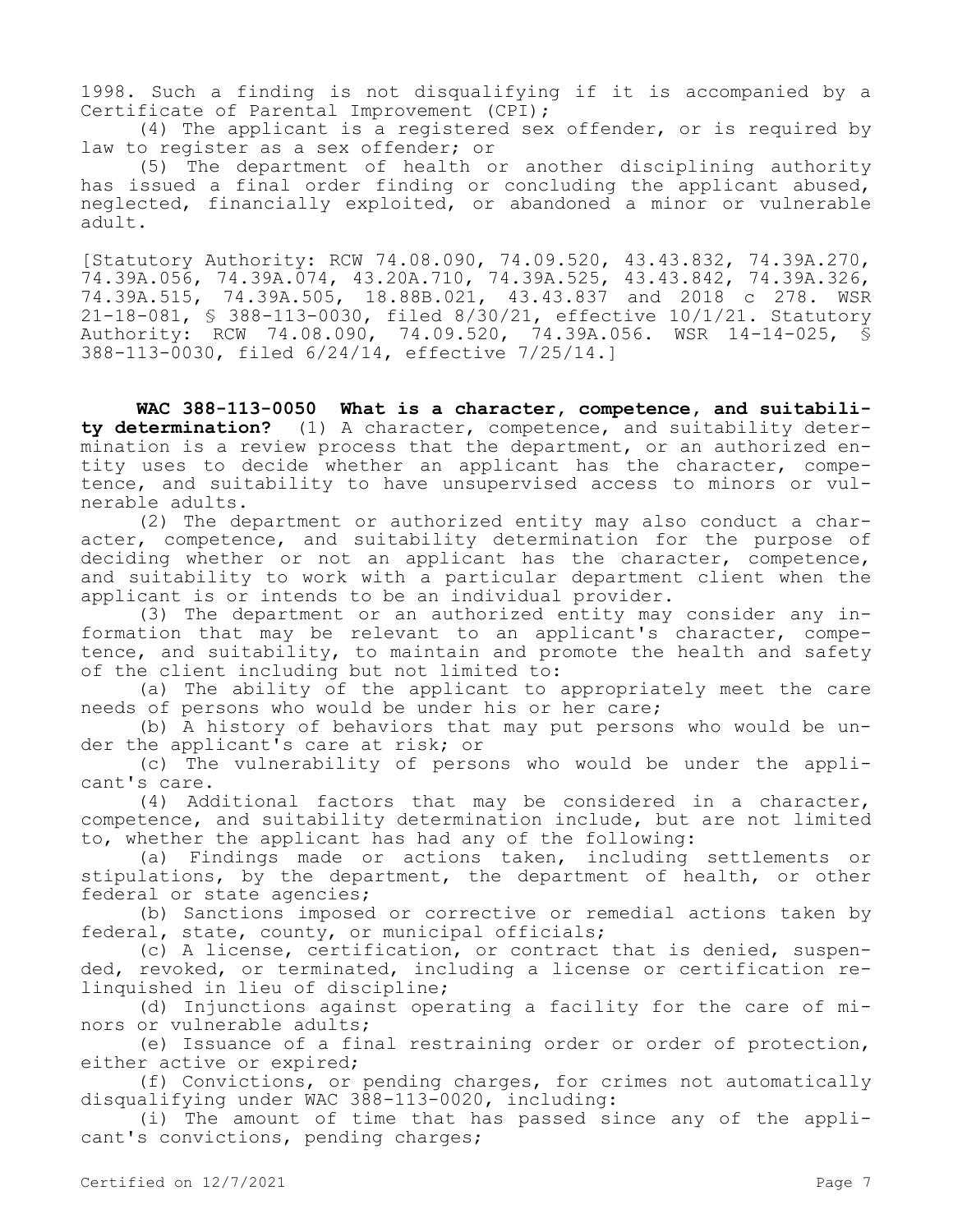(ii) The seriousness of any convictions or pending charges; and

(iii) The number and types of convictions or pending charges in the applicant's background;

(g) History of failure to comply with the department's billing requirements;

(h) Evidence the applicant has obtained or attempted to obtain a license, certification, department contract, or payment by fraudulent means or misrepresentation; or

(i) Evidence the applicant refused to permit authorized department representatives to interview clients, to have access to client records, or to have access to any care setting.

A character, competence, and suitability determination is only appropriate where the applicant has not been automatically disqualified.

[Statutory Authority: RCW 74.08.090, 74.09.520, 43.43.832, 74.39A.270, 74.39A.056, 74.39A.074, 43.20A.710, 74.39A.525, 43.43.842, 74.39A.326, 74.39A.515, 74.39A.505, 18.88B.021, 43.43.837 and 2018 c 278. WSR 21-18-081, § 388-113-0050, filed 8/30/21, effective 10/1/21.]

**WAC 388-113-0060 How and when must a character, competence, and suitability determination be conducted by the department or an authorized entity?** (1) The department or an authorized entity must conduct a character, competence, and suitability determination of an employee, prospective employee, or other individual who is required to undergo a background check when the applicant has received a "review required" result as defined in WAC 388-113-0101(b).

(2) If the department or an authorized entity is required to conduct a character, competence, and suitability determination under this section, the person or entity responsible must document in writing the following information:

(a) Reason for the decision;

(b) Whether or not the applicant may have unsupervised access to minors and vulnerable adults;

(c) The date the character, competence, and suitability determination was completed; and

(d) The name and signature of the person or persons who performed the determination.

(3) If an applicant is required to have a character, competence, and suitability determination under this section, the applicant may not have unsupervised access to minors or vulnerable adults unless the character, competence, and suitability determination has:

(a) Been completed and documented in writing.

(b) Concluded the applicant may have unsupervised access to minors or vulnerable adults.

(4) A character, competence, and suitability determination may not be conducted if an applicant has an automatically disqualifying conviction or pending charge under WAC 388-113-0020 or has an automatically disqualifying negative action under WAC 388-113-0030.

[Statutory Authority: RCW 74.08.090, 74.09.520, 43.43.832, 74.39A.270, 74.39A.056, 74.39A.074, 43.20A.710, 74.39A.525, 43.43.842, 74.39A.326, 74.39A.515, 74.39A.505, 18.88B.021, 43.43.837 and 2018 c 278. WSR 21-18-081, § 388-113-0060, filed 8/30/21, effective 10/1/21.]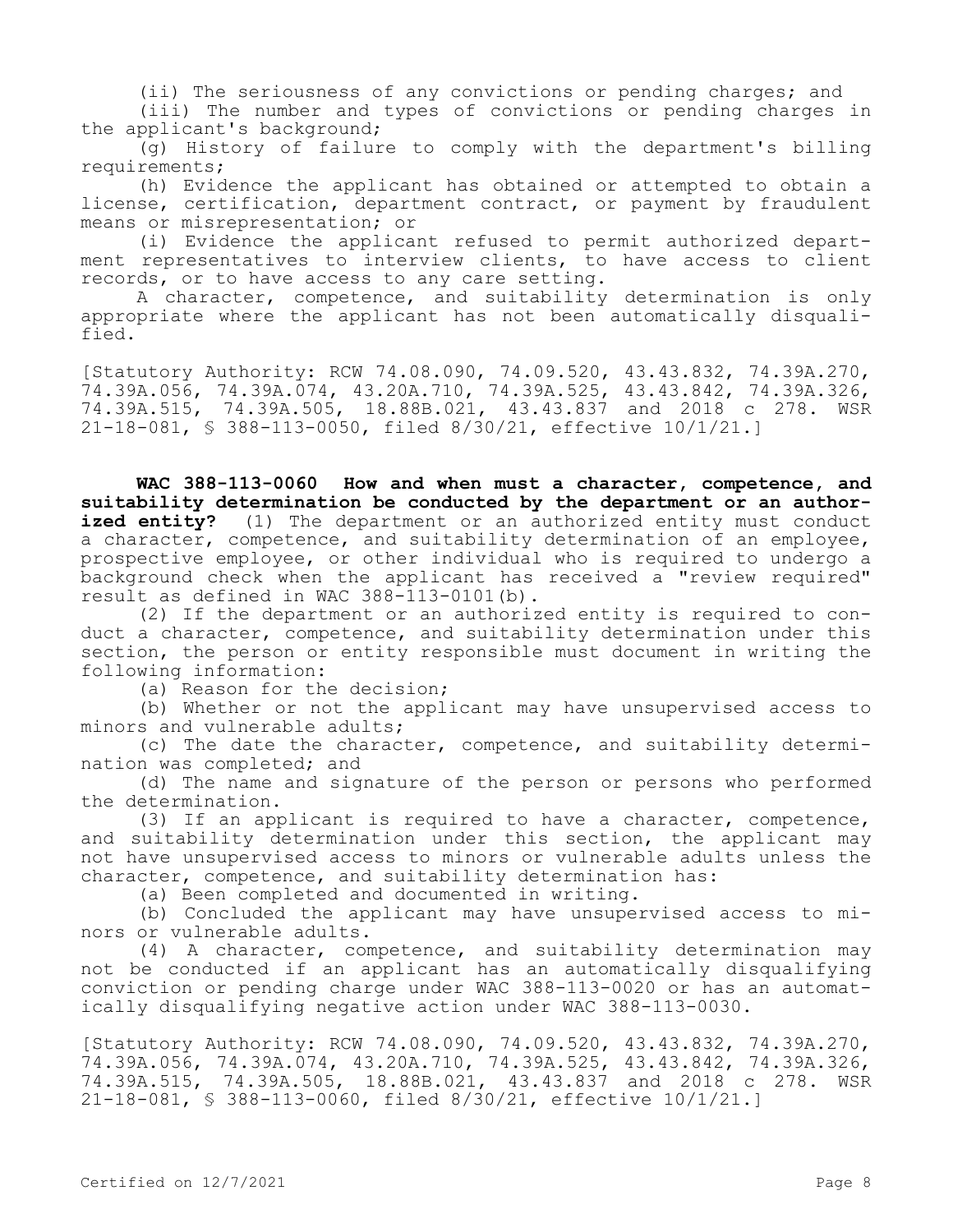**WAC 388-113-0070 When may a character, competence, and suitability determination be conducted?** The department or an authorized entity may choose to conduct a character, competence, and suitability determination at any time.

[Statutory Authority: RCW 74.08.090, 74.09.520, 43.43.832, 74.39A.270, 74.39A.056, 74.39A.074, 43.20A.710, 74.39A.525, 43.43.842, 74.39A.326, 74.39A.515, 74.39A.505, 18.88B.021, 43.43.837 and 2018 c 278. WSR 21-18-081, § 388-113-0070, filed 8/30/21, effective 10/1/21.]

**WAC 388-113-0100 What information sources are searched when the background check central unit (BCCU) conducts a background check?** (1) The BCCU searches multiple information sources when completing state and federal background checks, including state and federal law enforcement records, state court records, and agency databases.

These sources include:

(a) Washington state:

(i) Court criminal history and judicial information system records;

(ii) DSHS adult protective services findings;

(iii) DSHS residential client protection program findings;

(iv) DSHS child protective services findings;

(v) Department of health findings; and

(vi) Department of corrections;

(b) Washington state patrol (WSP) fingerprint rap sheets for fingerprint-based search;

(c) WSP criminal history records;

(d) Applicant self-disclosures;

(e) Federal Bureau of Investigation fingerprint rap sheets for fingerprint based search;

(f) Western identification network (WIN) state search (Alaska, Oregon, Idaho, Montana, Nevada, Utah, and Wyoming); and

(g) Stored WSP & FBI fingerprint rap sheets and WIN state rap sheets (unless prohibited by federal law).

(2) For more information, BCCU can be contacted at BCCUInquiry@dshs.wa.gov.

[Statutory Authority: RCW 74.08.090, 74.09.520, 43.43.832, 74.39A.270, 74.39A.056, 74.39A.074, 43.20A.710, 74.39A.525, 43.43.842, 74.39A.326, 74.39A.515, 74.39A.505, 18.88B.021, 43.43.837 and 2018 c 278. WSR 21-18-081, § 388-113-0100, filed 8/30/21, effective 10/1/21.]

**WAC 388-113-0101 What are the possible results of a background check?** (1) The requesting entity will receive a background check result. The background check result by itself does not include criminal history record information but identifies the source of any criminal or negative action records. The possible types of results are:

(a) A "no record" letter, which means none of the background check data sources reported criminal or negative action records and there are no background check records to be reviewed;

(b) A "review required" letter, which means the applicant or one or more data sources reported a background issue that requires a character, competence, and suitability review by the department or authorized entity to determine whether or not the applicant can work in a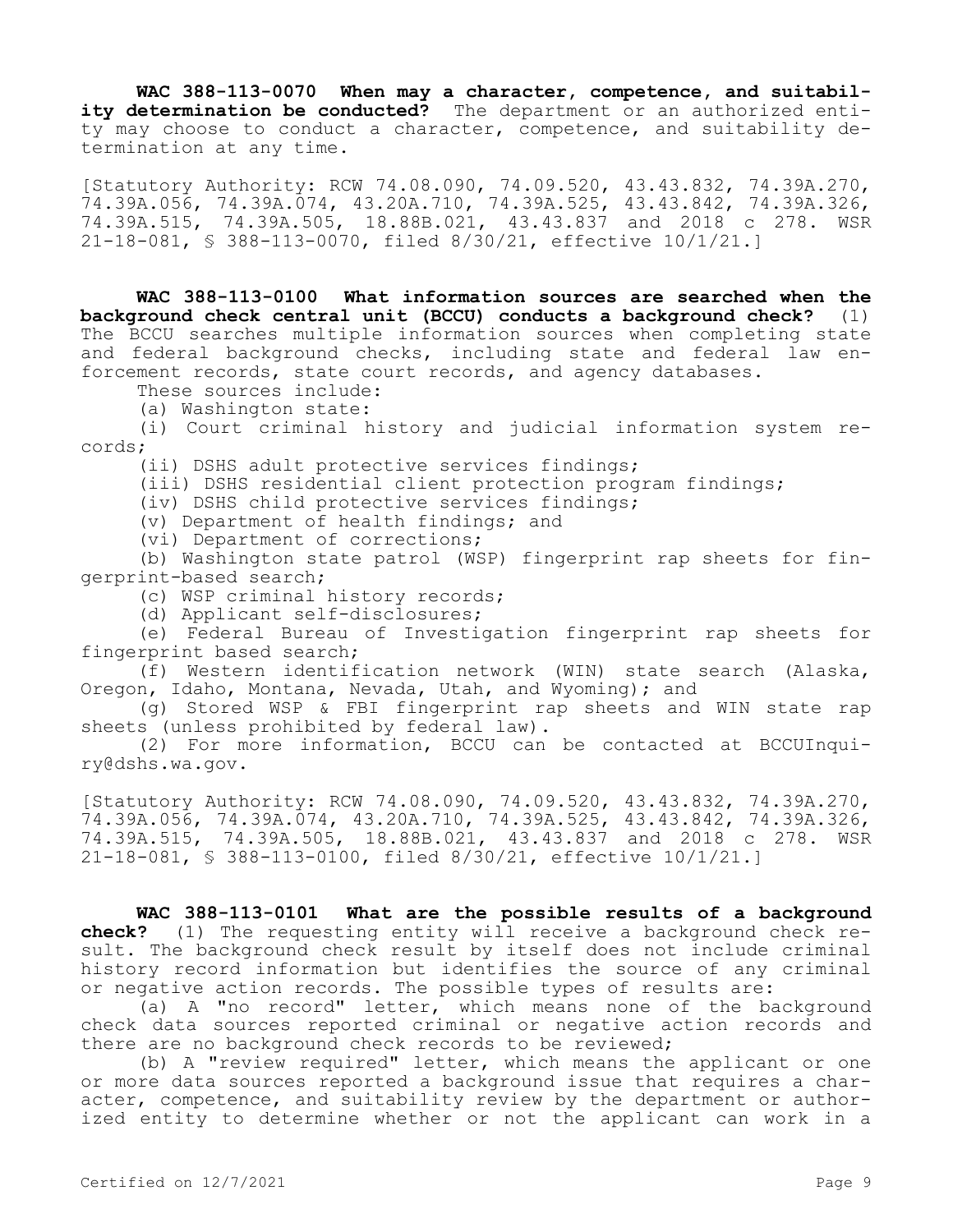position that may have unsupervised access to minors or vulnerable adults; or

(c) A "disqualify" letter, which means the applicant or one or more data sources reported a background issue that automatically disqualifies the applicant from a position that has unsupervised access to minors or vulnerable adults.

(2) The requesting entity may receive an "additional information" letter, which means the applicant or one or more data sources reported information in a manner that is unclear and BCCU requires clarifying information from the applicant before the background check can be completed. An additional information letter is not a result. If the individual receives an "additional information" letter:

(a) The individual may not be contracted or begin working in a position that has unsupervised access until the requesting entity has a non-disqualifying result from the name and date of birth check; or

(b) If the additional information letter is the result of a pending fingerprint check, the individual is not automatically disqualified, and may work as described in WAC 388-113-0109.

[Statutory Authority: RCW 74.08.090, 74.09.520, 43.43.832, 74.39A.270, 74.39A.056, 74.39A.074, 43.20A.710, 74.39A.525, 43.43.842, 74.39A.326, 74.39A.515, 74.39A.505, 18.88B.021, 43.43.837 and 2018 c 278. WSR 21-18-081, § 388-113-0101, filed 8/30/21, effective 10/1/21.]

**WAC 388-113-0103 What does the requesting entity receive from the background check central unit?** (1) The background check central unit (BCCU) provides the entity who requested the name and date of birth background check with:

(a) Background check result; and

(b) Any criminal history record information and negative actions reported from the background check data sources including the Washington state record of arrests and prosecutions (RAP) sheets; and may include prior fingerprint RAP sheets from the federal bureau of investigation (FBI) if one was used to complete the background check. The FBI RAP sheets will only be distributed as described in subsection (2)(c) below.

(2) BCCU provides the entity who requested the fingerprint background check with:

(a) Background check result;

(b) Any criminal history record information and negative actions reported from the background check data sources, including Washington state RAP sheets; and

(c) Authorized governmental entities will also receive the FBI RAP sheets.

(3) In cases where the requesting entity is not authorized to receive the FBI RAP sheet, the applicant may request those records directly from BCCU.

[Statutory Authority: RCW 74.08.090, 74.09.520, 43.43.832, 74.39A.270, 74.39A.056, 74.39A.074, 43.20A.710, 74.39A.525, 43.43.842, 74.39A.326, 74.39A.515, 74.39A.505, 18.88B.021, 43.43.837 and 2018 c 278. WSR 21-18-081, § 388-113-0103, filed 8/30/21, effective 10/1/21.]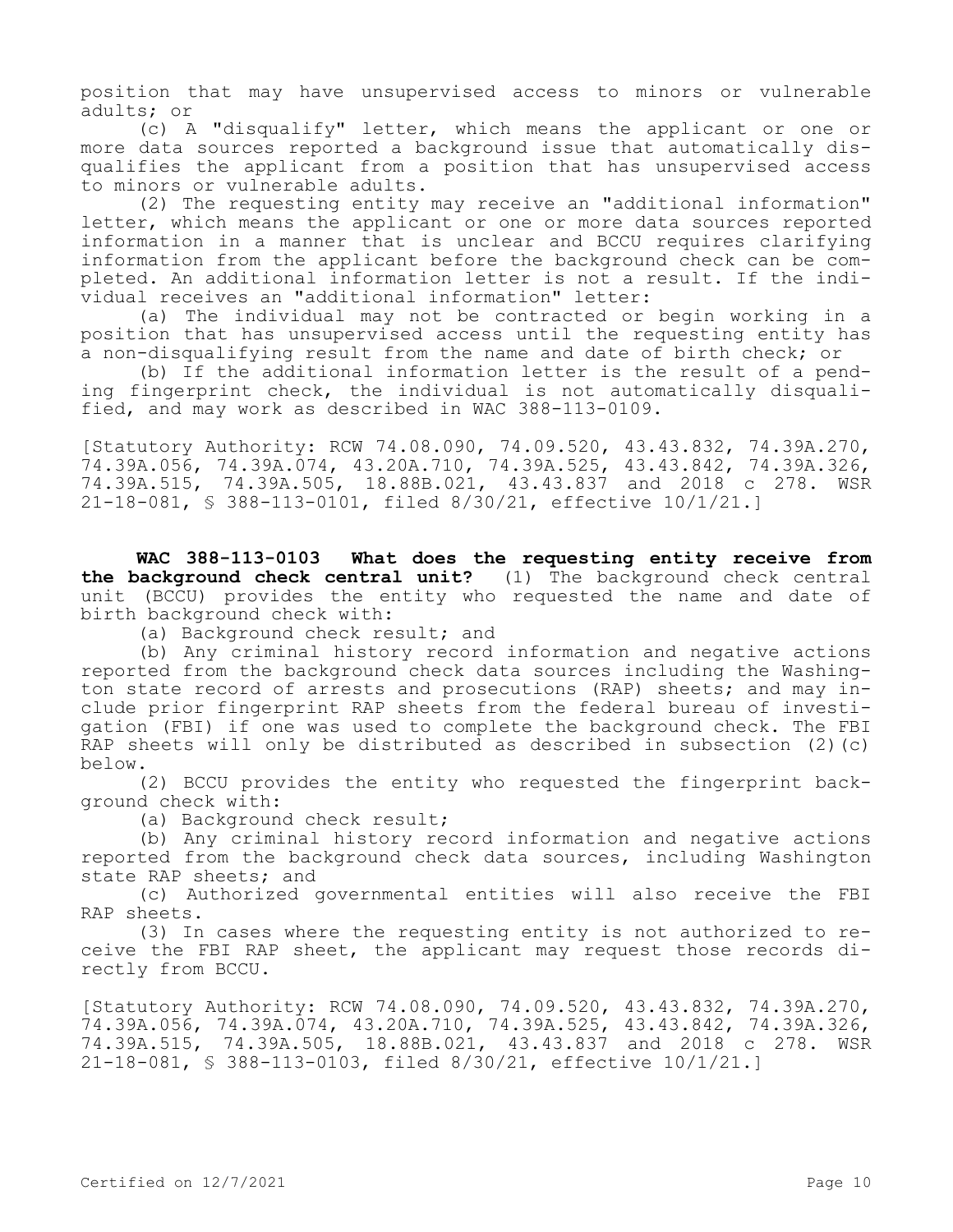**WAC 388-113-0105 When must background check results and criminal history information be shared with the applicant?** The requesting entity must:

(1) Notify the applicant of the background check result;

(2) Inform the applicant they may have a copy of their results and criminal history record information when the entity has it; and

(3) Provide a copy of results and criminal history record information when the entity has it, if requested. The applicant may also contact BCCU at BCCUInquiry@dshs.wa.gov.

[Statutory Authority: RCW 74.08.090, 74.09.520, 43.43.832, 74.39A.270, 74.39A.056, 74.39A.074, 43.20A.710, 74.39A.525, 43.43.842, 74.39A.326, 74.39A.515, 74.39A.505, 18.88B.021, 43.43.837 and 2018 c 278. WSR 21-18-081, § 388-113-0105, filed 8/30/21, effective 10/1/21.]

**WAC 388-113-0107 When can background check results and criminal history record information be shared?** (1) The requesting entity may only disclose the background check result and criminal history record information in the Washington state record of arrests and prosecutions (RAP) sheets from the background check central unit to the following:

(a) The applicant;

(b) The client, or client's representative, when the client has elected to receive services from an IP; and

(c) Other persons or entities as allowed by federal and state law, including the department of health (DOH).

(2) A requesting entity that receives criminal history record information from the federal bureau of investigations (FBI) may only disclose the FBI RAP sheets to the following:

(a) The applicant; and

(b) A governmental entity as allowed by federal and state law, including DOH.

(3) The applicant may choose to provide a copy of the background check result and FBI RAP sheets to the requesting entity or employer.

(4) For additional information sharing related to health care facilities as defined in RCW 43.43.830, refer to individual program WACs under title chapter 388-76 WAC, Adult family home minimum licensing requirements, chapter 388-97 WAC, Nursing Homes, chapter 388-78A WAC, Assisted living facility licensing rules.

(5) The applicant may contact BCCU at BCCUInquiry@dshs.wa.gov for a copy of their results.

[Statutory Authority: RCW 74.08.090, 74.09.520, 43.43.832, 74.39A.270, 74.39A.056, 74.39A.074, 43.20A.710, 74.39A.525, 43.43.842, 74.39A.326, 74.39A.515, 74.39A.505, 18.88B.021, 43.43.837 and 2018 c 278. WSR 21-18-081, § 388-113-0107, filed 8/30/21, effective 10/1/21.]

**WAC 388-113-0108 When will the client of an individual provider receive the result and criminal history record information from the state background check?** A client who has elected to receive services from an individual provider will be notified of the result of a background check. When the result of a background check is "review required" the client, who is the managing employer of the individual provider, will be provided with a copy of the background check result and the Washington State record of arrests and prosecutions (RAP)